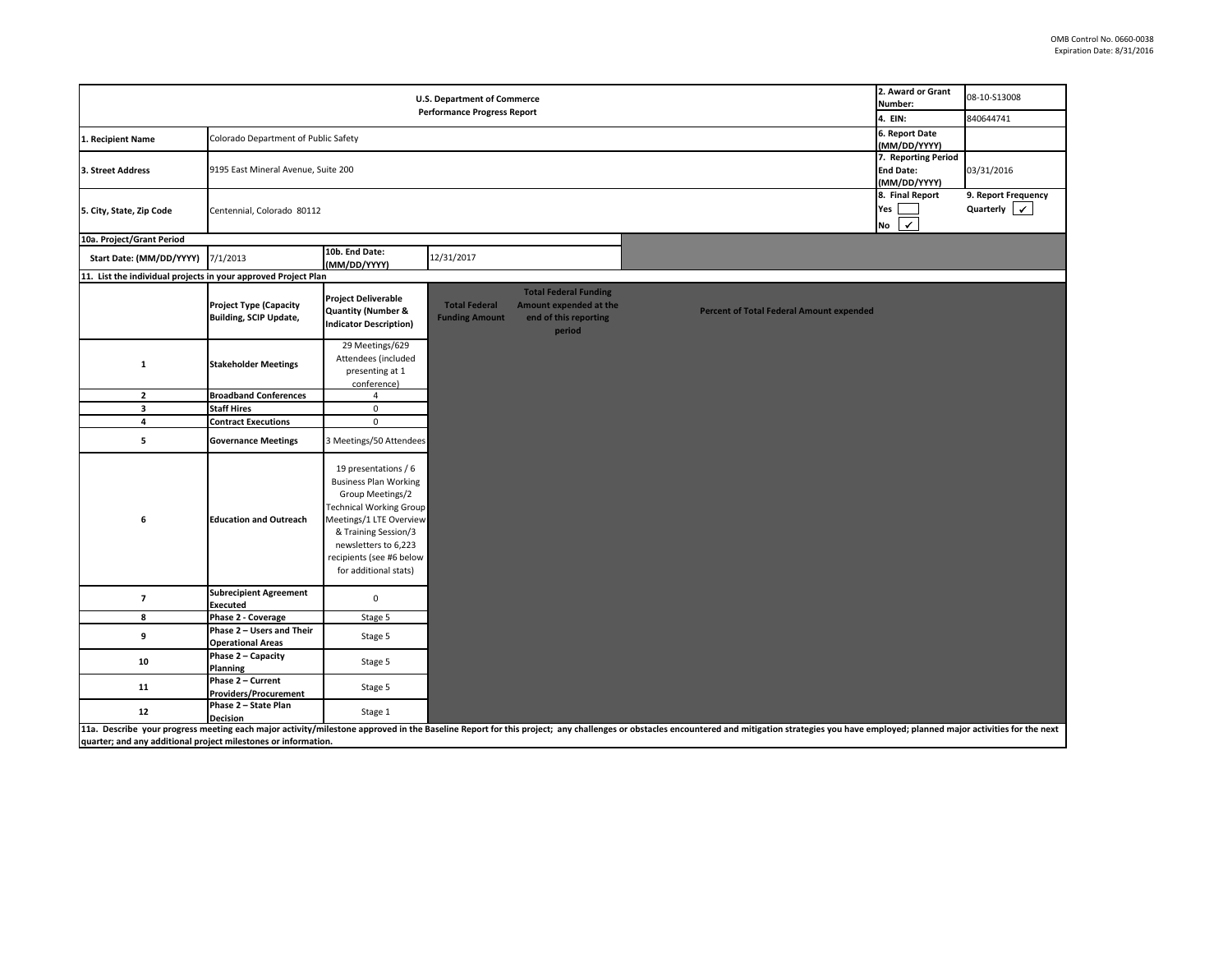1/The FNC Program Staff, SPOC and/or FirstNet Colorado Governing Body (FNCGB) members presented/participated at the following meetings during the quarter (January - March 2016): Public Safety Communications Subcommittee (P Consolidated Communcations Network of Colorado (CCNC), County Sheriffs of Colorado (CSOC), Colorado School Safety Resource Center, North CO Regional Emergency Trauma Advisory Council, Pueblo County, OIT IT Directors, Homel Advisory Committee, North Central Region (NCR)/UASI Board Meeting, Colorado Telecommunications Association (CTA), Colorado Air Transport Committee (CATC), Adams County Council of Government, Colorado State Firefighters Ass Boulder City & County Public Safety Leadership with FirstNet, Boulder County Agencies, IWCE FirstNet Trials & Case Studies, Bent County, 1 LTE Overview and Training Class, 6 Business Plan Working Group Meetings and 2 Techn Meetings.

Since the start of SLIGP, outreach efforts have reached the following stakeholders: (previous updates may not have been inclusive of all meetings; corrected here) 63 of 64 counties contacted, representing 98.4% of all Colorado counties (at multiple meetings) 13 State Agencies or Divisions 18 All Hazards/Homeland Security Regions (at multiple meetings/visits per region now) 48 Government/Trade/Disciplinary Organizations (at multiple regional meetings) 3 911 Authority Boards or PSAPs

2 Tribes (100%)

2/Two program staff and the SPOC and 1 stakeholder attended the International Wireless Conference and Exposition in Las Vegas in March. See #1 for the conferences where staff participated as presenters.

\*\*\*Program staff and the SPOC met with FirstNet in Boulder on January 20, 2016 to plan forColorado's 2016 consultation and outreach program.\*\*\*

5/January, February and March FirstNet Colorado Governing Board (FNCGB) meetings (50 total attendees/3 meetings) were held with the Colorado members in person and via Web/Conference Bridge.

6/ The SPOC and FNC Program Staff participated in each quarterly FirstNet SPOC call, calls with the FirstNet Region VIII lead, the WestNet bi-weekly call and attended the FirstNet Board and Special Board Meetings via web s monthly programmatic updates (in person whenever possible) to all of the major Land Mobile Radio and Public Safety Communications stakeholder groups (e.g., Consolidated Communications Network of Colorado (CCNC), Rocky Moun Users Group, Public Safety Communications Subcommittee (PSCS), and All Hazards Region/Homeland Security Coordinators Meeting, 911 PUC Task Force.) FNC Program Staff also participates, when available at the PSCR Location Ba Analytics Working Groups, and various NPSTC Broadband Working Groups on Priority/Quality of Service, Deployables and Local Control, and the FEMA Regional Emergency Communications Coordination Working Group (RECCWG) calls f provide regular programmatic updates. Program staff now chairs the NPSTC Broadband Emerging Technologies Working Group. Program staff spoke with SPOCs from 3 other states to discuss best practices for comparing state plans alternative plans.

Internally, Staff efforts for the quarter included working on the following: FirstNet Colorado branding, marketing, website (www.firstnetcolorado.org), outreach planning, and newsletter publications. Media Mentions: 3 Tota found at: https://sites.google.com/a/state.co.us/firstnetcolorado/home/news/fnc-in-the-news. See Q1 stats below:

|                   | <b>Website Sessions</b> | <b>Website Users</b><br>(% of New Users) | <b>Website Page Views</b> | <b>Newsletter Recipients</b> | <b>Email Newsletter</b><br>Open Rate (%) | <b>Media Mentions Twitter Followers (Total)</b> | <b>Facebook Likes</b> | <b>YouTube Views/Minutes</b><br>Watched |
|-------------------|-------------------------|------------------------------------------|---------------------------|------------------------------|------------------------------------------|-------------------------------------------------|-----------------------|-----------------------------------------|
| January 2016      | 670                     | 495 (67.76%)                             | 1.723                     | 2069                         | 31.30%                                   | 707                                             |                       | 396 views/2503 min                      |
| February 2016     | 364                     | 225 (82.61%)                             | 956                       | 2101                         | 30.50%                                   | 737                                             |                       | 341 views/3143 min                      |
| <b>March 2016</b> | 552                     | 350 (55.25%)                             | 1.279                     | 2096                         | 29.80%                                   | 792                                             |                       | 416 views/4054 min                      |

8-12/Data collection continues in these areas on a limited basis. Using SLIGP funds. OIT purchased 100 NetMotion Diagnostics licenses and cloud services in support of assessing the existing commercial carrier coverage foot licenses will be deploved in the next quarter; currently, testing and processes are being established between OIT and the agencies which will pilot the deployment. The State Plan Decision is still in Stage 1 Process Develo

11b. If the project team anticipates requesting any changes to the approved Baseline Report in the next quarter, describe those below. Note that any substantive changes to the Baseline Report must be approved by the Depart **Commerce before implementation.** 

N/A.

**11c. Provide any other information that would be useful to NTIA as it assesses this project's progress.** 

**11d. Describe any success stories or best practices you have identified. Please be as specific as possible.**

Team members continue to present nationally, as well as being contacted by other states regarding best practices for outreach, education, and state plan assessment. Colorado's staff was asked to chair the NPSTC Broadband E Working Group to lead discussion and industry panels regarding various topics related to public safety broadband.

**12. Personnel** 

**12a. If the project is not fully staffed, describe how any lack of staffing may impact the project's time line and when the project will be fully staffed.**

OIT made a job offer to a Project Coordinator candidate and she accepted during the quarter. Her actual start date was 4/5/16 and will be reflected in the Q2 2016 report.

| 12b. Staffing Table     |      |                                                                                                                                                             |                           |
|-------------------------|------|-------------------------------------------------------------------------------------------------------------------------------------------------------------|---------------------------|
| <b>Job Title</b>        | FTE% | Project (s) Assigned                                                                                                                                        | Change                    |
|                         |      |                                                                                                                                                             | Title and level of effort |
|                         |      | Effective 12/1/15, the employee filling the Public Safety Broadband Program Manager position was hired in by OIT as the Broadband Implementation Manager, a | modified based on         |
| Public Safety Broadband |      | general funded position. This position will be responsible for all duties previously managed by the Public Safety Broadband Program Manager, however those  | approved grant            |
| Program Manager         |      | duties will no longer be funded by SLIGP.                                                                                                                   | modification.             |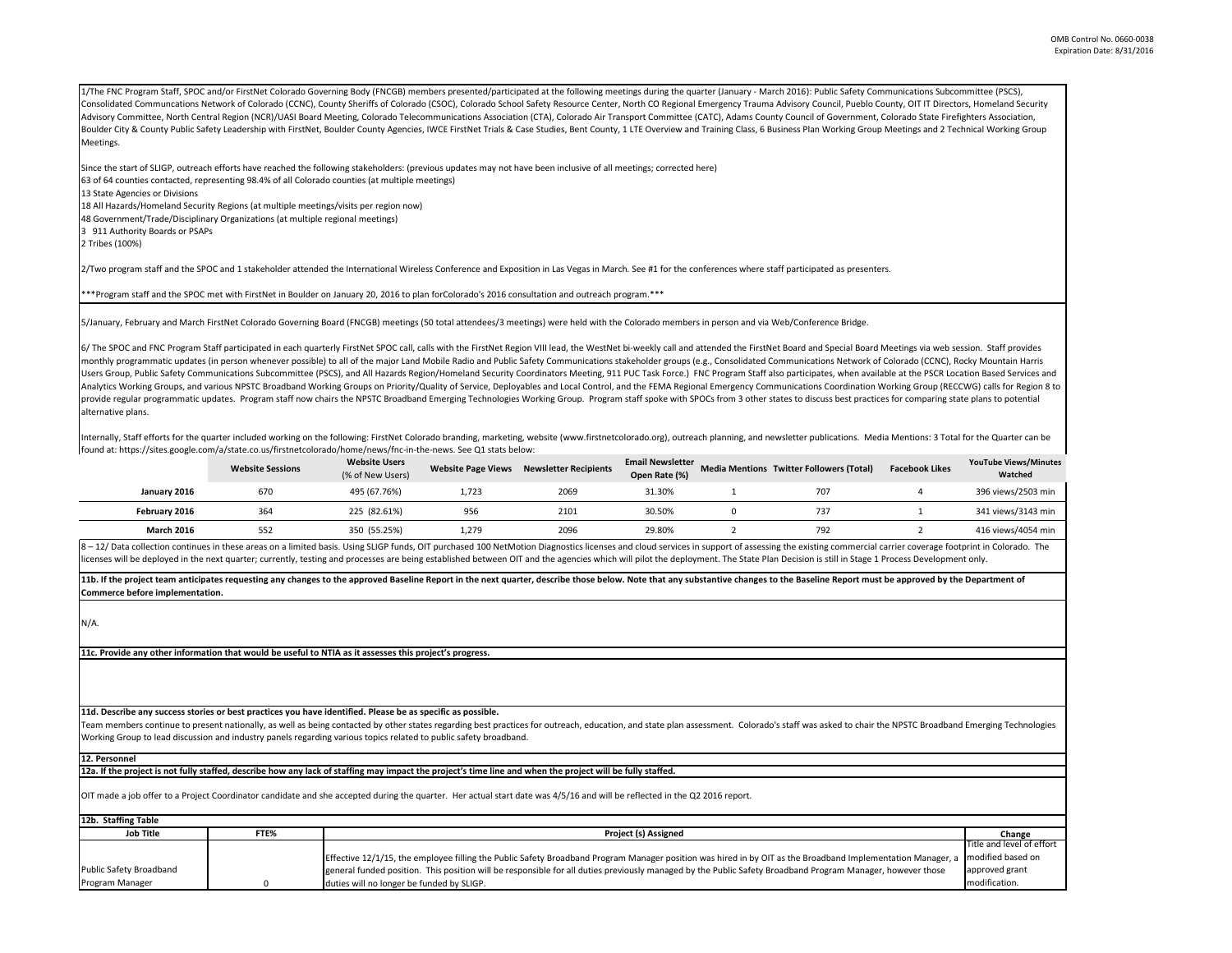| Outreach and Education<br>Manager                                                                                                                                                               | 1                                                                                                                                                                                                                                                                                                                                                                                                                                                                                                          | modified based on<br>approved grant<br>Provide support for SLIGP outreach activities                                             |                                       |                                        |                                                                                   |                                      |                                                       |                                         |                                                                                   |
|-------------------------------------------------------------------------------------------------------------------------------------------------------------------------------------------------|------------------------------------------------------------------------------------------------------------------------------------------------------------------------------------------------------------------------------------------------------------------------------------------------------------------------------------------------------------------------------------------------------------------------------------------------------------------------------------------------------------|----------------------------------------------------------------------------------------------------------------------------------|---------------------------------------|----------------------------------------|-----------------------------------------------------------------------------------|--------------------------------------|-------------------------------------------------------|-----------------------------------------|-----------------------------------------------------------------------------------|
|                                                                                                                                                                                                 |                                                                                                                                                                                                                                                                                                                                                                                                                                                                                                            |                                                                                                                                  |                                       |                                        |                                                                                   |                                      |                                                       |                                         | modification.<br>Title and level of effort<br>modified based on<br>approved grant |
| Project Coordinator                                                                                                                                                                             | $\mathbf 0$                                                                                                                                                                                                                                                                                                                                                                                                                                                                                                | Provide support for SLIGP program, education and outreach activities Position filled effective 4/4/16 and reported next quarter. |                                       |                                        |                                                                                   |                                      |                                                       |                                         |                                                                                   |
| <b>Grant Program Manager</b>                                                                                                                                                                    | 0.2                                                                                                                                                                                                                                                                                                                                                                                                                                                                                                        | Provide support for grant management and reporting requirements                                                                  |                                       |                                        |                                                                                   |                                      |                                                       |                                         | None                                                                              |
| <b>Grant Analyst</b>                                                                                                                                                                            | 0.2                                                                                                                                                                                                                                                                                                                                                                                                                                                                                                        | Provide support for grant management and reporting requirements                                                                  |                                       |                                        |                                                                                   |                                      |                                                       |                                         | None                                                                              |
| <b>Grant Accountant</b>                                                                                                                                                                         | 0.2                                                                                                                                                                                                                                                                                                                                                                                                                                                                                                        | Provide support for budget management and reporting requirements                                                                 |                                       |                                        |                                                                                   |                                      |                                                       |                                         | None<br>Position removed with                                                     |
| <b>Administrative Support</b><br>13. Subcontracts (Vendors and/or Subrecipients)                                                                                                                | $\mathbf{0}$                                                                                                                                                                                                                                                                                                                                                                                                                                                                                               | Provide administrative support for grant management, governance meetings, and outreach activities<br>budget modification.        |                                       |                                        |                                                                                   |                                      |                                                       |                                         |                                                                                   |
| 13a. Subcontracts Table - Include all subcontractors. The totals from this table must equal the "Subcontracts Total" in Question 14f.                                                           |                                                                                                                                                                                                                                                                                                                                                                                                                                                                                                            |                                                                                                                                  |                                       |                                        |                                                                                   |                                      |                                                       |                                         |                                                                                   |
| Name                                                                                                                                                                                            | <b>Subcontract Purpose</b>                                                                                                                                                                                                                                                                                                                                                                                                                                                                                 |                                                                                                                                  | <b>Type</b><br>(Vendor/Subrec.)       | RFP/RFQ Issued (Y/N)                   | Contract<br>Executed (Y/N)                                                        | <b>Start Date</b>                    | <b>End Date</b>                                       | <b>Total Federal Funds</b><br>Allocated | <b>Total Matching Funds</b><br>Allocated                                          |
| Signals Analytics, LLC                                                                                                                                                                          | Subcontracts: Technical Support-MOUs, Data<br>Collection, Coverage Objectives, Training and<br>RFP/Public Notice response assistance                                                                                                                                                                                                                                                                                                                                                                       |                                                                                                                                  | Vendor                                | Y                                      | Y                                                                                 | 6/3/2015                             | 12/3/2016                                             | \$245,750.00                            | \$0.00                                                                            |
| TBD                                                                                                                                                                                             | Legal/MOU Subcontracts: Costs associated with state,<br>municipal, county and private (outside) legal expertise<br>on specific issues related to legal/MOU efforts                                                                                                                                                                                                                                                                                                                                         |                                                                                                                                  | Vendor/State and<br>Local Government  | N                                      | ${\sf N}$                                                                         | TBD                                  | TBD                                                   | \$180,000.00                            | \$0.00                                                                            |
| TBD                                                                                                                                                                                             | A/V, Graphics and Production Services associated with<br>development of videos, website or other marketing<br>graphics/materials and other production costs<br>associated with the education and outreach element                                                                                                                                                                                                                                                                                          |                                                                                                                                  | Vendor/State<br>Government            | N                                      | N                                                                                 | <b>TBD</b>                           | TBD                                                   | \$30,000.00                             | \$0.00                                                                            |
| Texas A&M Engineering<br><b>Extension Service</b>                                                                                                                                               | Training Services/costs associated with development<br>of on-line training programs and materials to enable<br>training of local, tribal, and state stakeholders on LTE<br>technology.                                                                                                                                                                                                                                                                                                                     |                                                                                                                                  | Vendor/<br>Government                 | N/ RFP/RFQ not required                | Y/ PO was issued<br>because cost was<br>under \$25000,<br>no other<br>procurement | 12/1/2015                            | 6/1/2016                                              | \$20,000.00                             | \$0.00                                                                            |
| TBD                                                                                                                                                                                             | General Contractual Services for data collection and<br>analysis based on future requirements set out by<br>FirstNet or NTIA.                                                                                                                                                                                                                                                                                                                                                                              |                                                                                                                                  | Vendor                                | N                                      | N                                                                                 | TBD                                  | TBD                                                   | \$275,264.00                            | \$0.00                                                                            |
| Covendis                                                                                                                                                                                        | Provide project coordination/administrative support<br>for SLIGP data collection activities, governance<br>meetings, and outreach activities. New contractor<br>position hired using state contract through Covendis -<br>May 4, 2015 - February 3, 2016. If employee is<br>successful, he may be hired as an FTE through the<br>State funded by SLIGP until the end of the grant period<br>(12/31/17). Approved grant modification request<br>reflects funding this new position through end of<br>grant. |                                                                                                                                  | Vendor                                | Bid Process completed in<br>April 2015 | PO Executed                                                                       | 5/4/2015                             | 2/3/2016                                              | \$57,855.00                             | \$0.00                                                                            |
| 13b. Describe any challenges encountered with vendors and/or subrecipients.                                                                                                                     |                                                                                                                                                                                                                                                                                                                                                                                                                                                                                                            |                                                                                                                                  |                                       |                                        |                                                                                   |                                      |                                                       |                                         |                                                                                   |
| N/A                                                                                                                                                                                             |                                                                                                                                                                                                                                                                                                                                                                                                                                                                                                            |                                                                                                                                  |                                       |                                        |                                                                                   |                                      |                                                       |                                         |                                                                                   |
| 14. Budget Worksheet                                                                                                                                                                            |                                                                                                                                                                                                                                                                                                                                                                                                                                                                                                            |                                                                                                                                  |                                       |                                        |                                                                                   |                                      |                                                       |                                         |                                                                                   |
| Columns 2, 3 and 4 must match your current project budget for the entire award, which is the SF-424A on file.<br>Only list matching funds that the Department of Commerce has already approved. |                                                                                                                                                                                                                                                                                                                                                                                                                                                                                                            |                                                                                                                                  |                                       |                                        |                                                                                   |                                      |                                                       |                                         |                                                                                   |
| Project Budget Element (1)<br>Federal Funds Awarded (2)                                                                                                                                         |                                                                                                                                                                                                                                                                                                                                                                                                                                                                                                            |                                                                                                                                  | <b>Approved Matching</b><br>Funds (3) | <b>Total Budget (4)</b>                |                                                                                   | <b>Federal Funds Expended</b><br>(5) | <b>Approved Matching</b><br><b>Funds Expended (6)</b> | <b>Total funds Expended</b><br>(7)      |                                                                                   |
| a. Personnel Salaries                                                                                                                                                                           |                                                                                                                                                                                                                                                                                                                                                                                                                                                                                                            |                                                                                                                                  | \$1,010,867.00                        | \$0.00                                 |                                                                                   | \$1,010,867.00                       | \$439,738.25                                          | \$0.00                                  | \$439,738.25                                                                      |
| b. Personnel Fringe Benefits<br>c. Travel                                                                                                                                                       |                                                                                                                                                                                                                                                                                                                                                                                                                                                                                                            |                                                                                                                                  | \$328,966.00<br>\$237,154.00          | \$0.00<br>\$0.00                       |                                                                                   | \$328,966.00<br>\$237,154.00         | \$120,509.06<br>\$86,472.83                           | \$0.00<br>\$0.00                        | \$120,509.06<br>\$86,472.83                                                       |
| d. Equipment                                                                                                                                                                                    |                                                                                                                                                                                                                                                                                                                                                                                                                                                                                                            |                                                                                                                                  | \$0.00                                | \$0.00                                 |                                                                                   | \$0.00                               | \$0.00                                                | \$0.00                                  | \$0.00                                                                            |
| e. Supplies                                                                                                                                                                                     |                                                                                                                                                                                                                                                                                                                                                                                                                                                                                                            |                                                                                                                                  | \$37,444.00                           | \$0.00                                 |                                                                                   | \$37,444.00                          | \$16,185.00                                           | \$0.00                                  | \$16,185.00                                                                       |
| Contractual                                                                                                                                                                                     |                                                                                                                                                                                                                                                                                                                                                                                                                                                                                                            |                                                                                                                                  | \$818,869.00                          | \$0.00                                 |                                                                                   | \$818,869.00                         | \$223,549.75                                          | \$0.00                                  | \$223,549.75                                                                      |
| g. Other                                                                                                                                                                                        |                                                                                                                                                                                                                                                                                                                                                                                                                                                                                                            |                                                                                                                                  | \$67,689.00                           | \$625,247.00                           | \$692,936.00                                                                      |                                      | \$35,696.81                                           | \$166,810.74                            | \$202,507.55                                                                      |